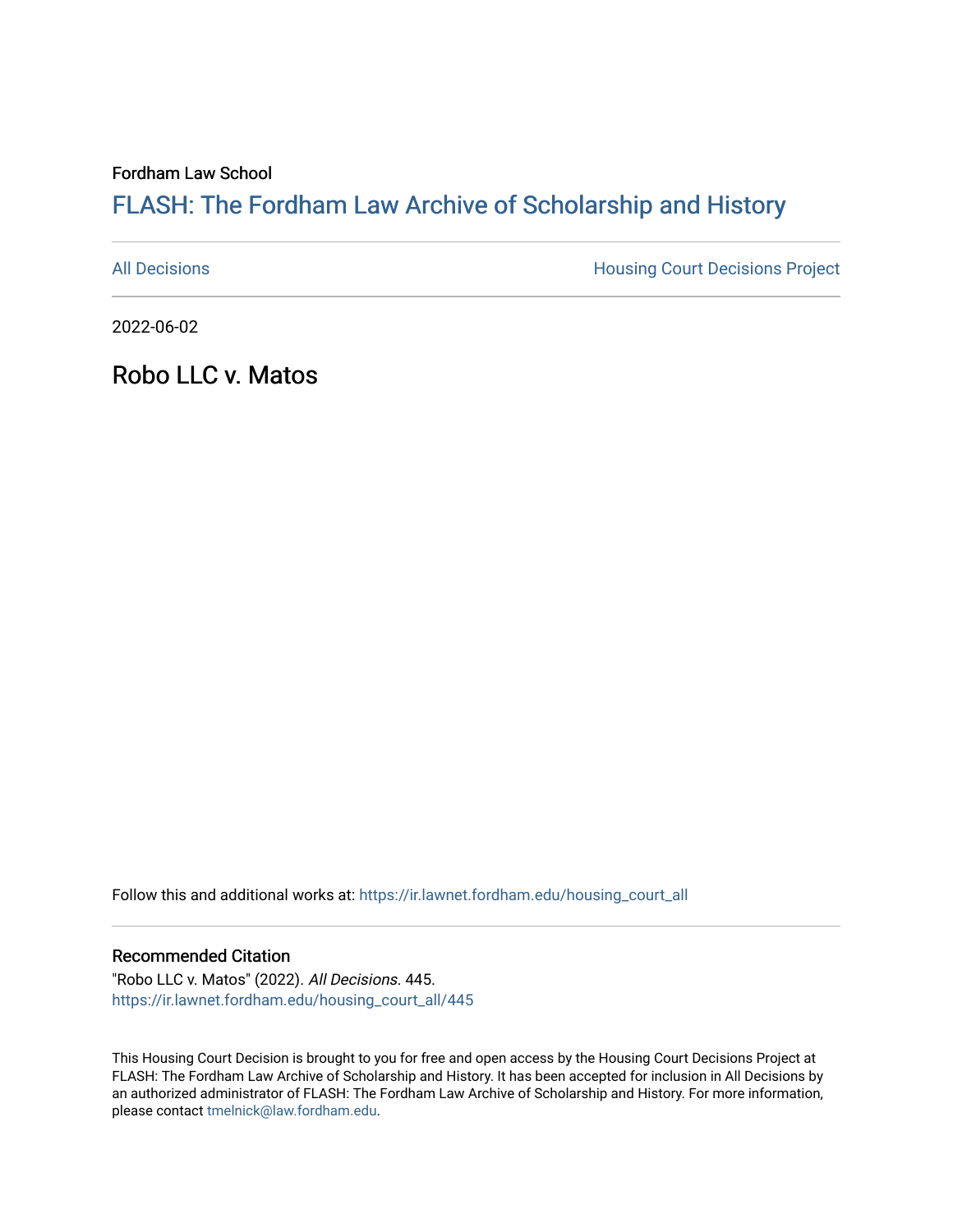[\*1]

Robo LLC v Matos 2022 NY Slip Op 50468(U) Decided on June 2, 2022 Civil Court Of The City Of New York, Bronx County Ibrahim, J. Published by New York State Law Reporting Bureau pursuant to Judiciary Law § 431. This opinion is uncorrected and will not be published in the printed Official Reports.

Decided on June 2, 2022

Civil Court of the City of New York, Bronx County

## Robo LLC, Petitioner,

against

Maria Matos, Respondent-Tenant, "JOHN DOE," & "JANE DOE," Respondents-Undertenants.

L&T Index No. 308767-2021

For Petitioner: Sidrane, Schwartz-Sidrane, Perinbasekar & Littman, LLP

For Respondent: NAICA, by Phaleya Burnside, ESQ.

Shorab Ibrahim, J.

RECITATION, AS REQUIRED BY CPLR 2219(A), OF THE PAPERS CONSIDERED IN THE REVIEW OF THIS MOTION BY THE PETITIONER TO VACATE "ERAP" STAY: NYSCEF Documents #. 9 through 17, 20 & 21.

UPON THE FOREGOING CITED PAPERS, THE DECISION/ORDER IN THIS MOTION IS AS FOLLOWS: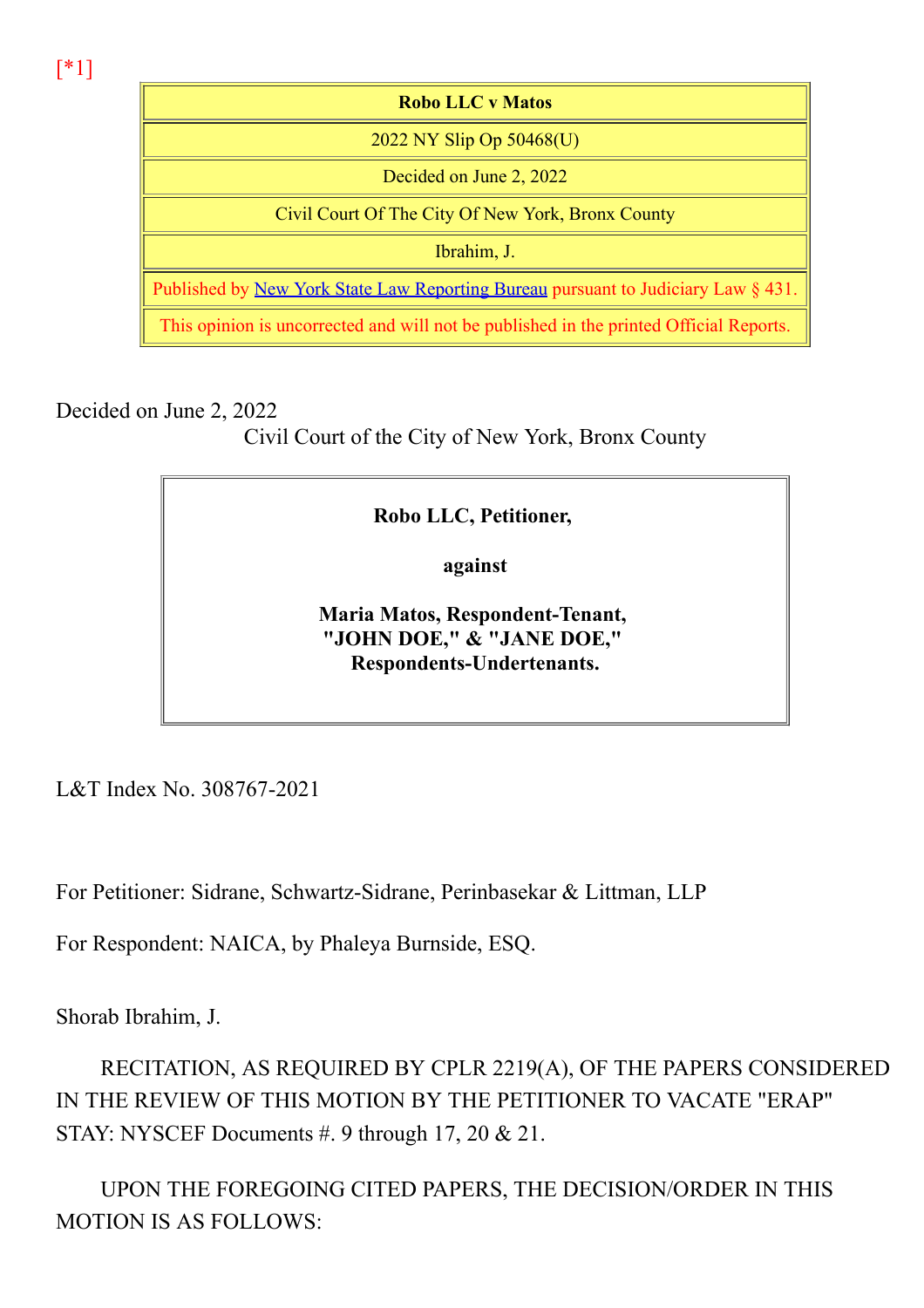### RELEVANT FACTS & PROCEDURAL POSTURE

The respondent in this summary non-payment proceeding, Maria Matos (respondent), owes, according to petitioner, north of \$28,000.00 in unpaid rent through April 2022. Respondent is the beneficiary of a Section-8 rent subsidy. The arrears, according to petitioner, started accruing in the latter half of 2018, and result from non-payment of respondent's "share."

Petitioner concedes that upon filing of an Emergency Rent Assistance Program (ERAP) application, this case is stayed. (see L 2021, c 56, Part BB, Sub. A). However, petitioner now moves to vacate the stay arguing that the ERAP was/is not approving applications made by tenants in subsidized housing. Petitioner also argues that this case will not be resolved even if ERAP pays the maximum amount allowed by law since it seeks arrears prior to the ERAP covered period and arrears are accruing after the covered period. Respondent opposes the application by arguing that it is frivolous and made in bad faith because, according to respondent, petitioner does not demonstrate it is prejudiced by the stay.

### THE LAW & ITS APPLICATION

Respondent's argument that petitioner is not injured by the stay is disingenuous. Respondent does not deny that arrears continue to accrue each month. This encroaches upon petitioner's property rights and petitioner is prejudiced in not being able to seek redress in this court. (see Harmony Mills W., LLC v Constantine, 2022 NY Slip Op 22135, 5 [City Ct, Cohoes 2022] (This scenario (long delays and depleted funds) presents a significant risk of erroneous deprivation of a landlord's property right.)). Furthermore, respondent's reliance on 22 NYCRR § 212.14(a) is misplaced. That section of the Uniform Rules has no bearing on the ERAP stay.

ERAP is administered by the New York State Office of Temporary and Disability Assistance [\*2](OTDA). As of May 31, 2022, the OTDA website continues to state, "Applications from subsidized housing tenants whose rent is limited to a certain percentage of income (including public housing, section 8 and FHEPS) are not currently able to be paid. State law requires that these applications be paid after all other eligible applicants have been reviewed and paid. Therefore, at this time, none of the subsidized housing applications can be paid regardless of the date their application was submitted."<sup>[FN1]</sup> (emphasis added).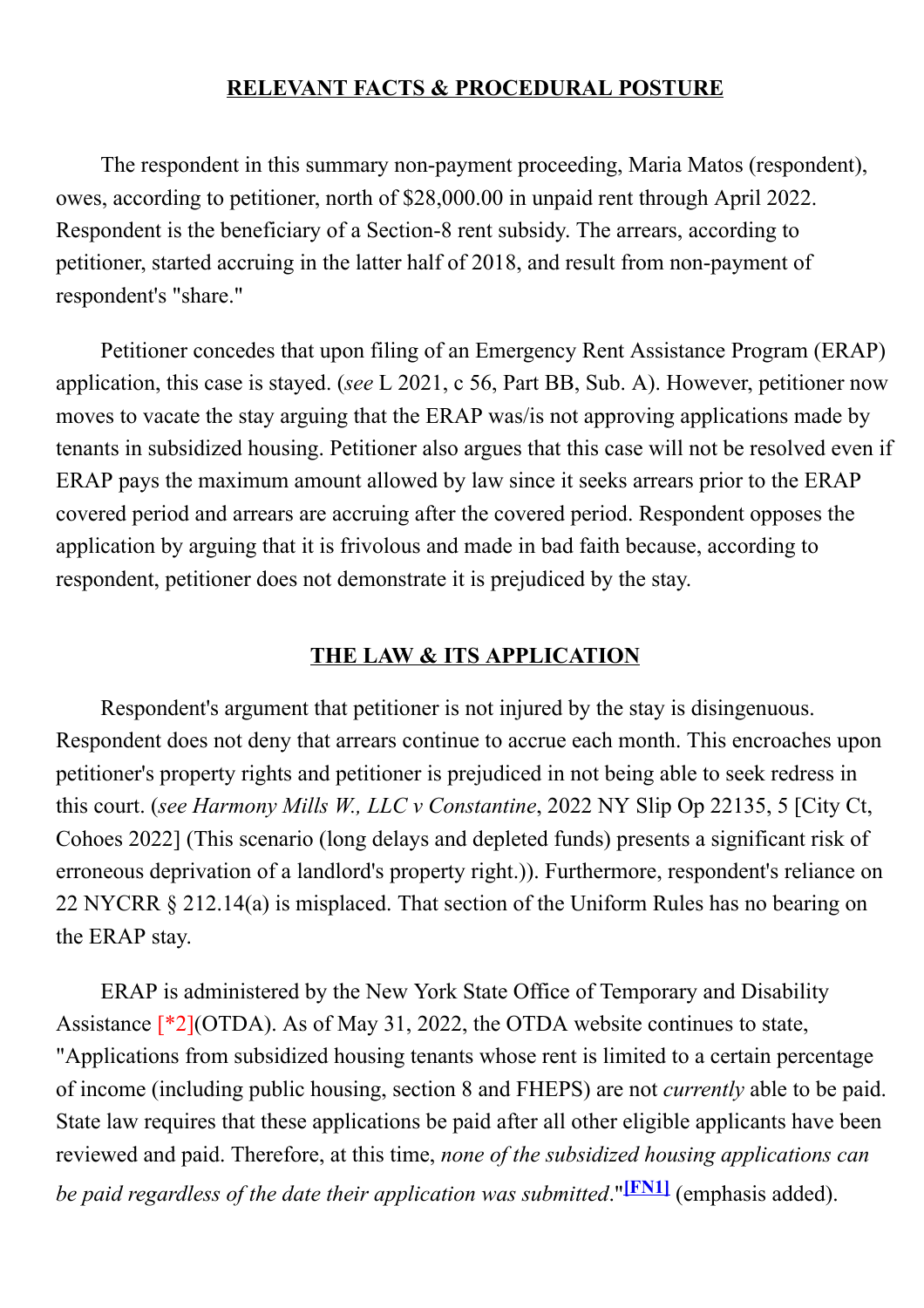In other words, respondent's application, which has been pending for almost a full calendar year, was, is, and will continue to be at the back of the line, behind all other eligible applicants, no matter when they apply. $[FN2]$ 

Whatever the wisdom of this choice, this is the policy choice the legislature has made. (see Xiang Fu He v Troon Management, Inc., 34 NY3d 167, 172, 114 NYS3d 14 [2019[; Hope v Perales, 83 NY2d 563, 575, 611 NYS2d 811 [1994] ("It is not the role of the courts to pass upon the wisdom of the Legislature's policy choice.")).

At the time petitioner made its motion, ERAP was essentially unfunded. (see Hidalgo v New York State Office of Temporary and Disability Assistance, 2022 NY Slip Op 31258(U) at 1. From that fact one might argue that the stay was futile. However, some \$800,000,000 was added in the 2022-2023 state budget. Thus, it is possible that respondent's application will be approved...eventually.<sup>[FN3]</sup>

Petitioner further argues that the case should move forward because it seeks arrears accruing outside of ERAP covered periods. This argument must also fail. ERAP § 8 unambiguously states: "Except as provided in section nine-a of this act, in any pending eviction proceeding, against a household who has applied or subsequently applies for benefits under this program to cover all or part of the arrears claimed by the petitioner, all proceedings shall be stayed pending a determination of eligibility."

Even if ERAP ultimately pays nothing or just a portion of what is owed, while pending, the application stays the proceeding. Recently, the Hon. Jack Stoller considered a similar application. In Gurevitch v Robinson, (Civ Ct, Kings County, May 31, 2022, index No. 72639/18), a long pending holdover, the court denied a motion to vacate ERAP stay even though there was up to \$487,500 in rental obligations due and ERAP might only pay up to \$97,500. (see also Mason v Reyes, 2022 NY Slip Op 50458(U) [Civ Ct, Kings County 2022] (In non-payment, stay remains even if ERAP approval would not satisfy the entire rental arrears); compare Kristiansen v Serating, 165 NYS3d 828, 2022 NY Slip Op 22097 [Dist Ct, Suffolk County 2022] (in holdover, stay vacated only for those rent obligations ERAP would not cover)).

It is noteworthy that petitioner fails to identify any case where the ERAP stay was vacated when the tenant in a non-payment case has/had a pending application.

For the above stated reasons, petitioner's motion is denied. This constitutes the Decision of the court. It will be posted on NYSCEF and emailed to the parties.